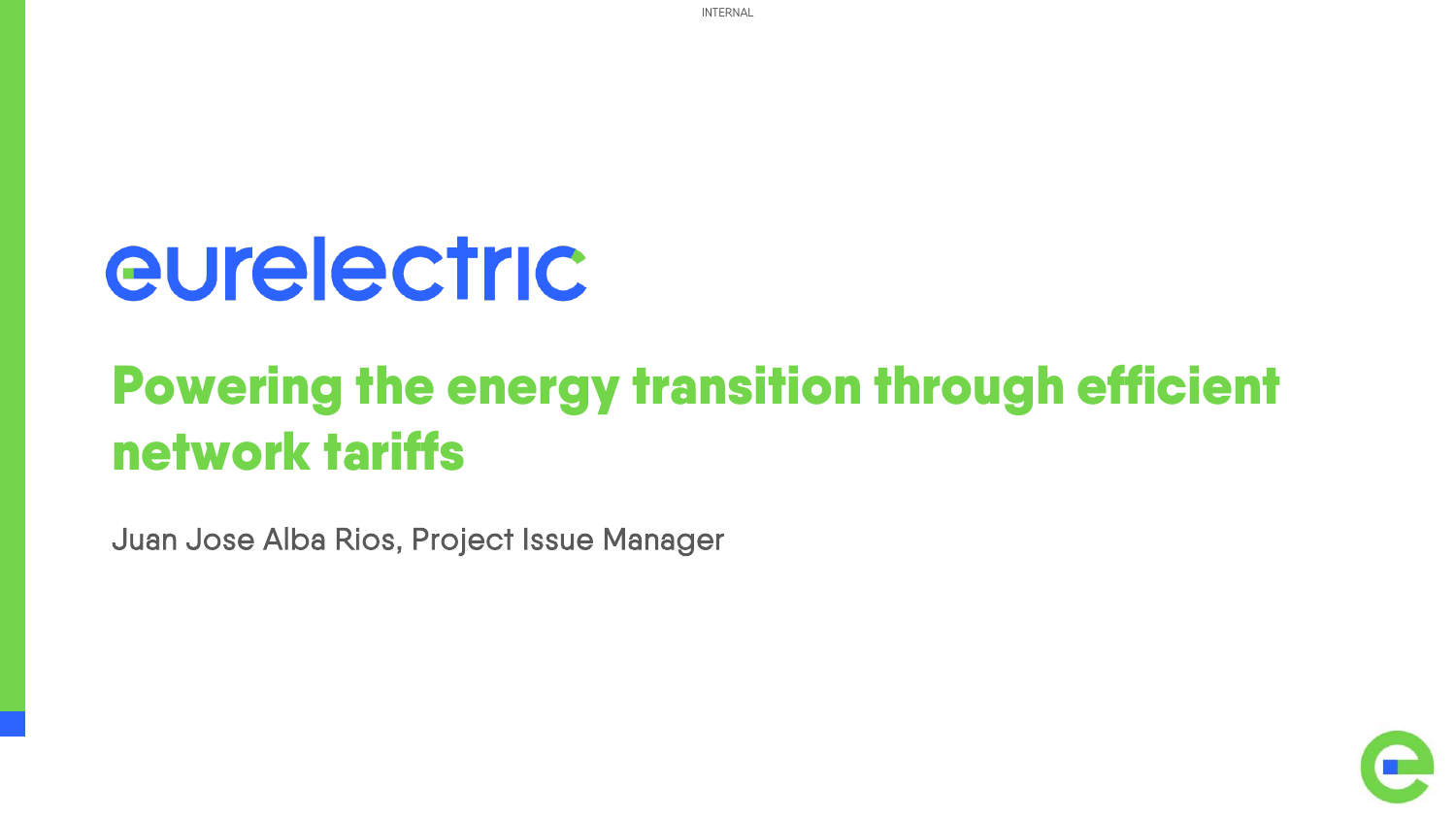### **Introduction**

- Electricity grids are key assets for enabling cost-effective decarbonisation with electrification at its core, facilitating transport of distributed, fluctuating, renewable energy, and serving millions of electric vehicles
- Pricing grid services in the right way will be critical to optimising the value of the grid for network customers and ensuring sufficient revenues and the right incentives for grid owners
- The entire Eurelectric Structure of Expertise contributed to this analysis through a horizontal drafting team with representatives from DSO, Retail, Generation and others
- The report means to provide a meaningful balance between key tariff principles (e.g., cost recovery, cost reflection, non-discrimination) and economic signals capable of driving electrification and efficient use of network services

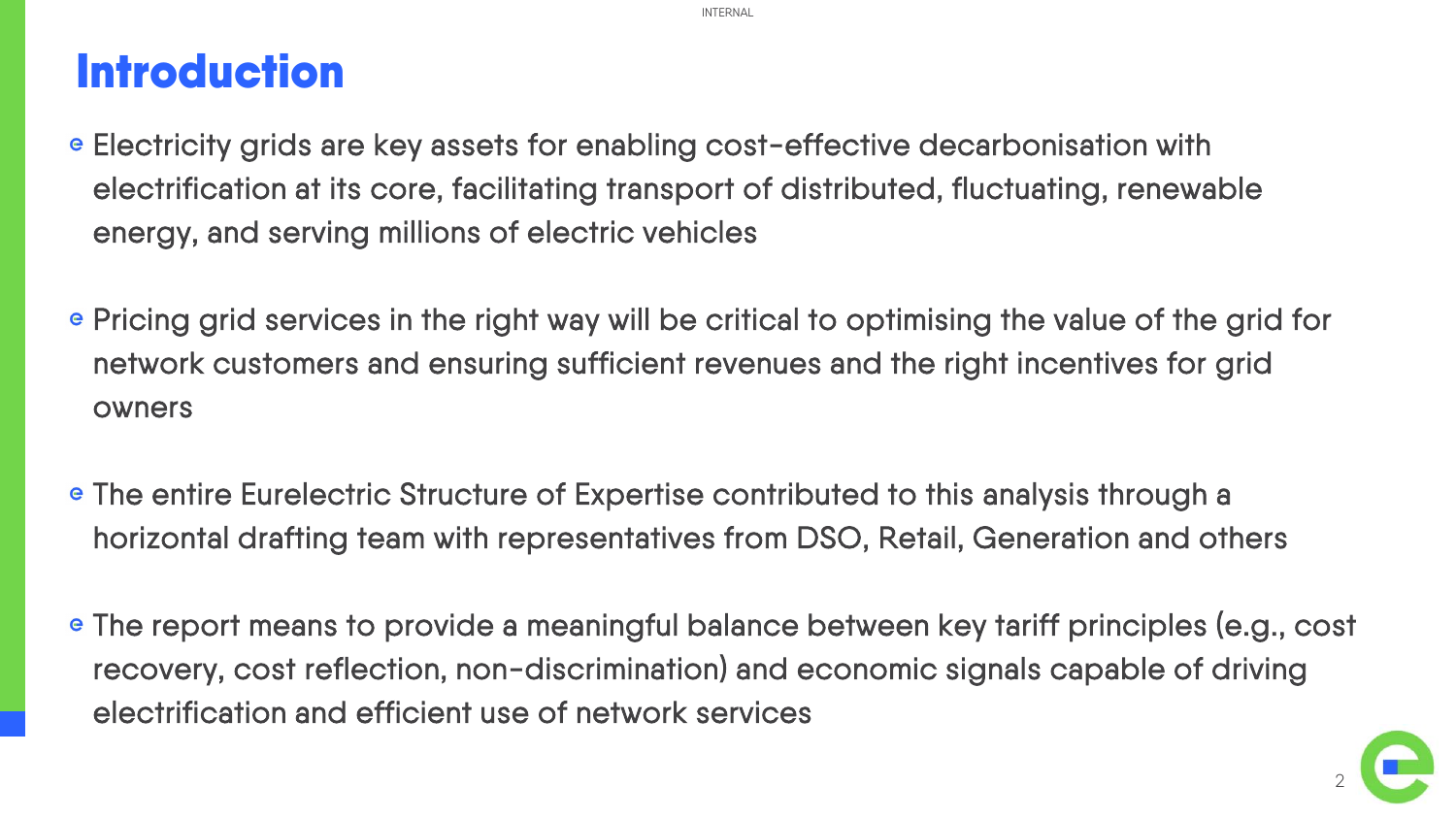## Key messages: network tariffs fit for the energy transition

- e Network tariffs, complementing energy prices, should incentivise an efficient use of the grid and allow nondistorted market access
	- Tariff design must be adjusted to the energy transition: technology provides a wealth of information about consumers and gives them the possibility to react to prices; electricity competes with other energy carriers
	- Challenge: providing the right economic signals to new uses of electricity such as self-generation, energy communities, electric vehicle charging, heat pumps, storage, etc.
- Cost-reflective network tariffs, together with well functioning markets, will help to promote a sustainable and efficient electricity system, thus facilitating electrification
- The supplier should decide how to include the network grid incentive in its retail price
- The energy transition will require review and subsequent modification of existing network tariffs. The involvement of DSOs and market parties in this process is of paramount importance

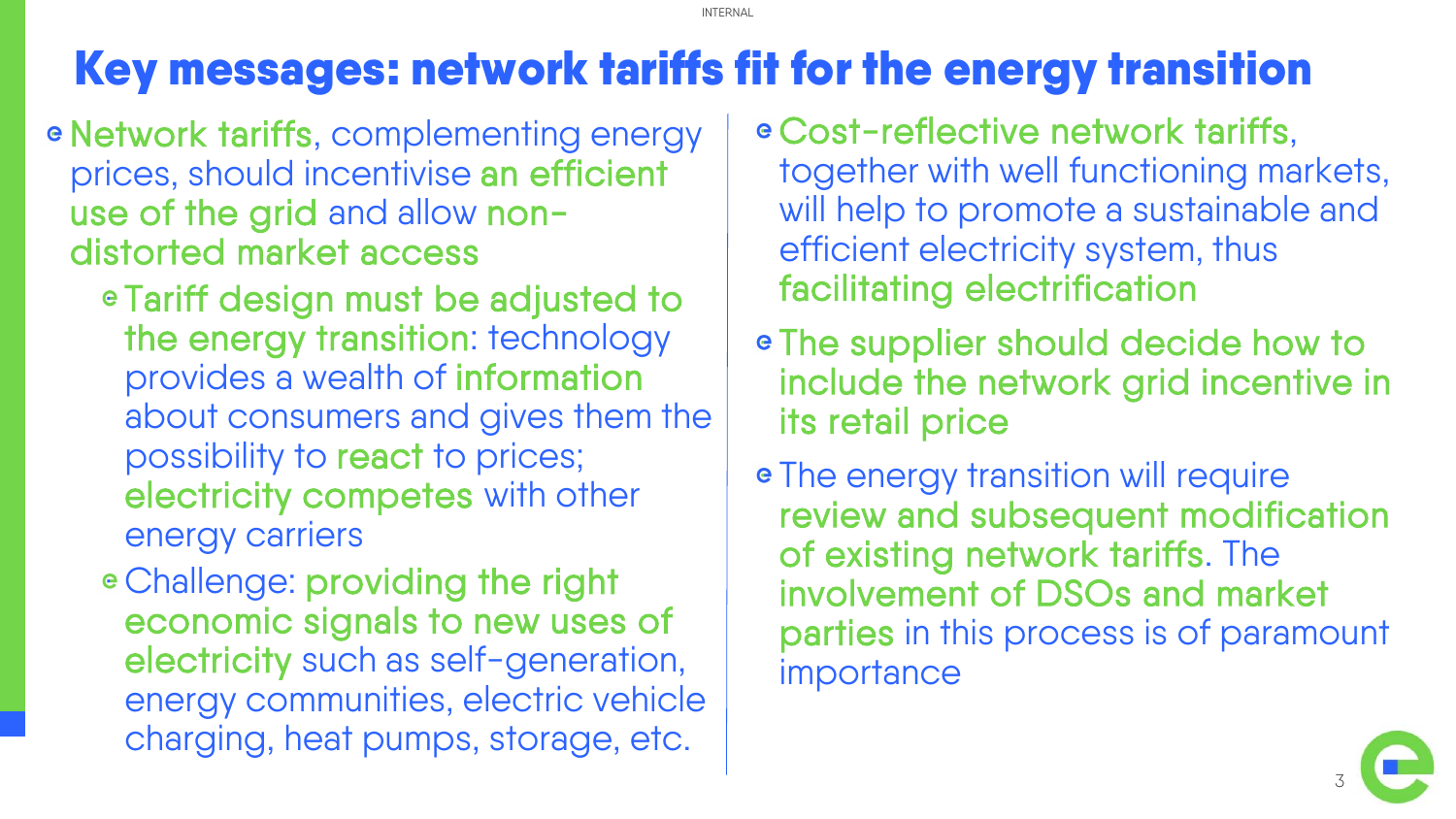### Key messages: structure of tariffs & time-differentiation

- Cost-reflectiveness: Network tariffs with significant capacity charges are more aligned with the structure of incremental costs
- e Static ToU tariffs improve costreflectiveness and provide better price signals than flat tariffs
	- They could help reduce grid losses and defer investment costs
	- They help promote innovation in retail markets and demand response
	- They facilitate electrification and are a promising cost-reflective solution for pricing new energy uses, avoiding specific tariffs
- Flexibility markets, combined with static ToU network tariffs, manage congestion and optimise network expansion
	- Dynamic ToU tariffs are excessively complex
- e Requirement; a proper framework in terms of smart-metering and access to data
- Changes in network tariff structure should be well publicised in advance, so customers have full information when making investment decisions

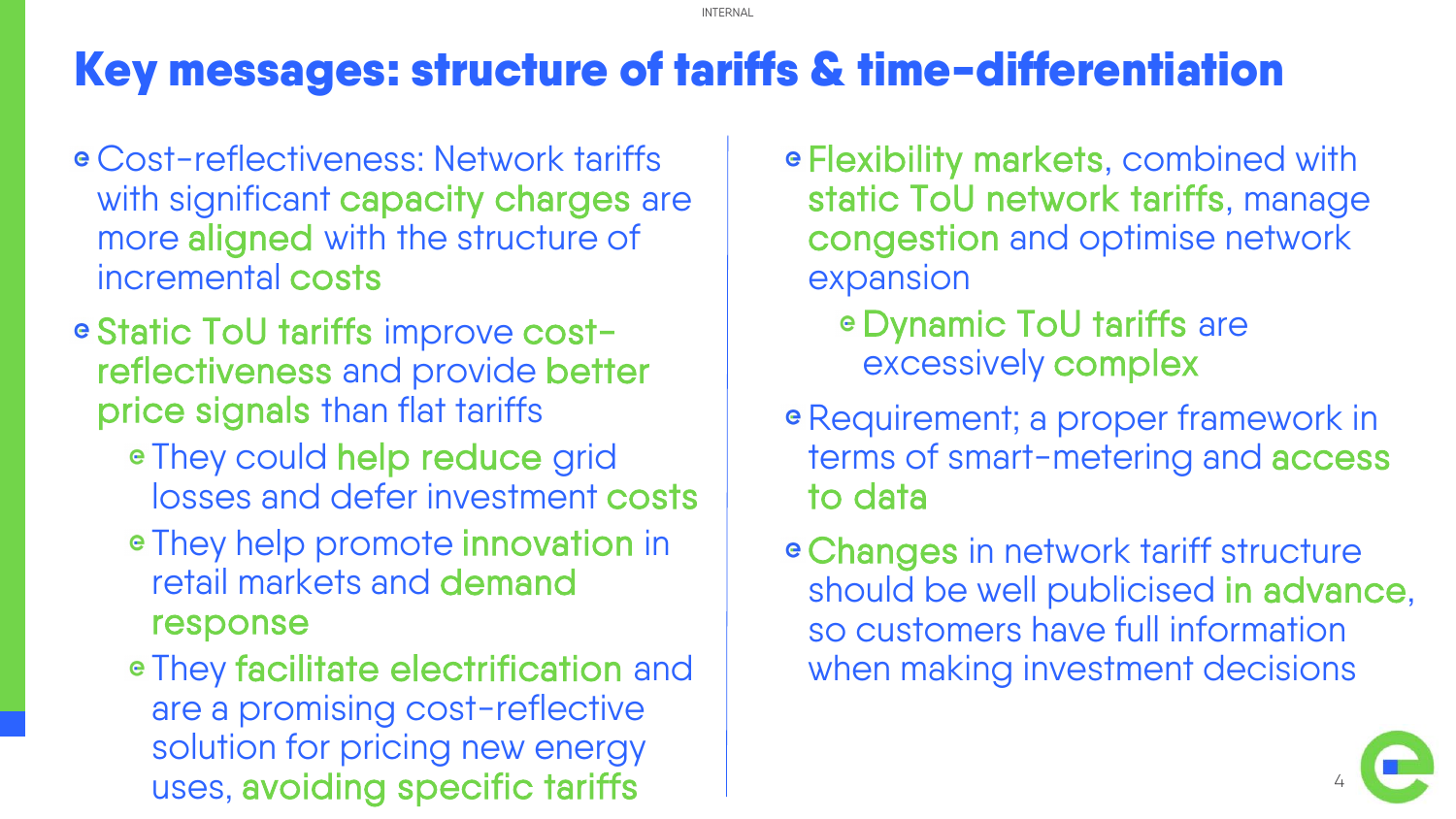### ToU LV tariff in France

- 10 million LV users with ToU network tariffs with time differentiation in the energy charge
	- Suppliers are free to pass-through to the end  $\mathbf e$ customers. Most do
	- Different off-peak time windows for each MV  $\mathbf e$ circuit.
	- $\mathbf e$ The meter sends a signal to clients' water heaters based on the schedule
	- This reduces the evening peak load, moving part  $\mathbf e$ of that demand to 22:00-23:00



### Critical peak pricing in France

- Tempo Tariff France, a regulated retail tariff for LV consumers with 9 kW contracted capacity or more
	- **e** The colour of the day is determined by the TSO (RTE) based on demand forecast net from PV and wind generation
	- The energy price is differentiated in peak and off-peak hours
	- Daily, the TSO sends a message at 20:00 with the colour for the next day

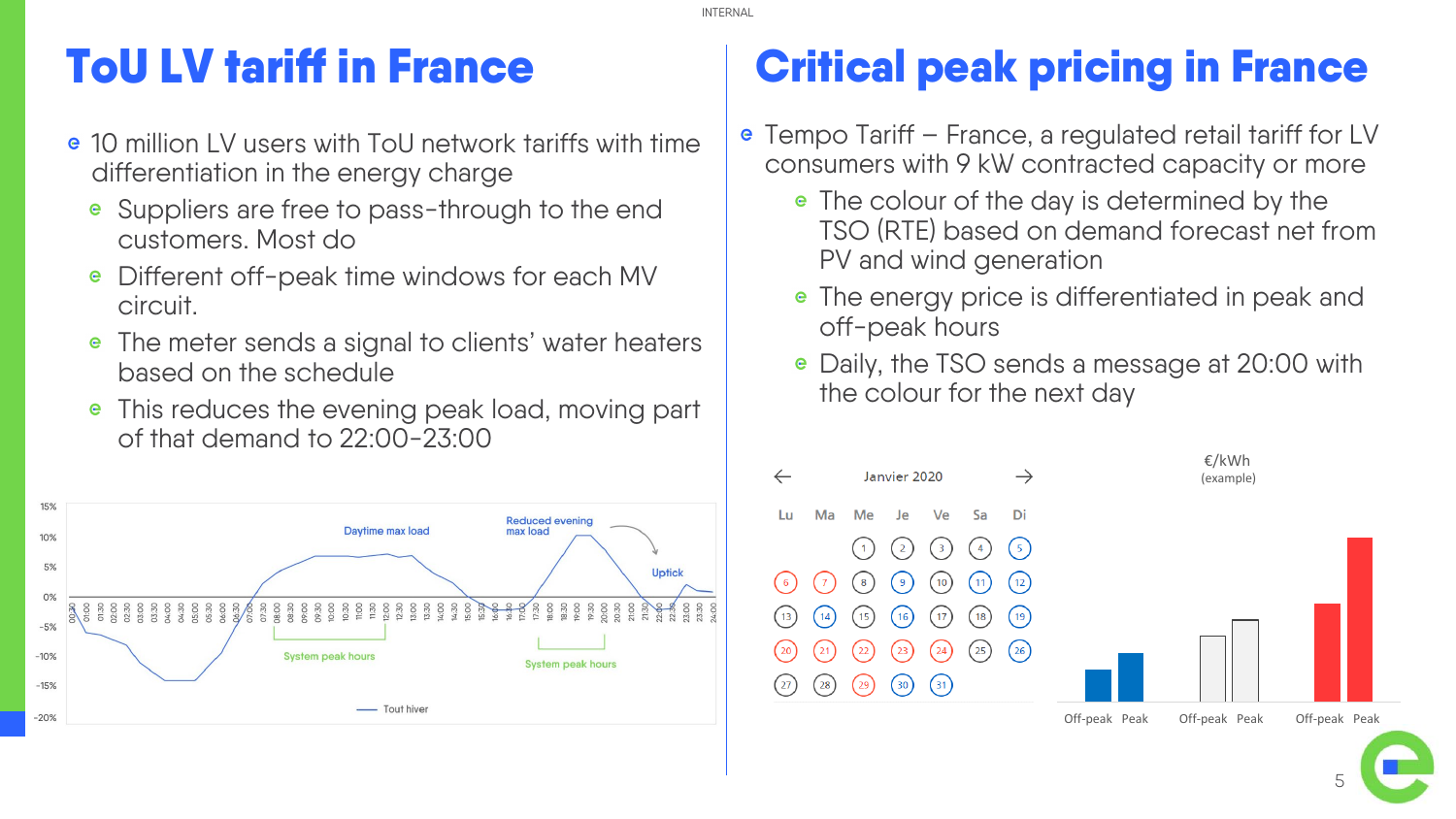### New network tariff in Spain

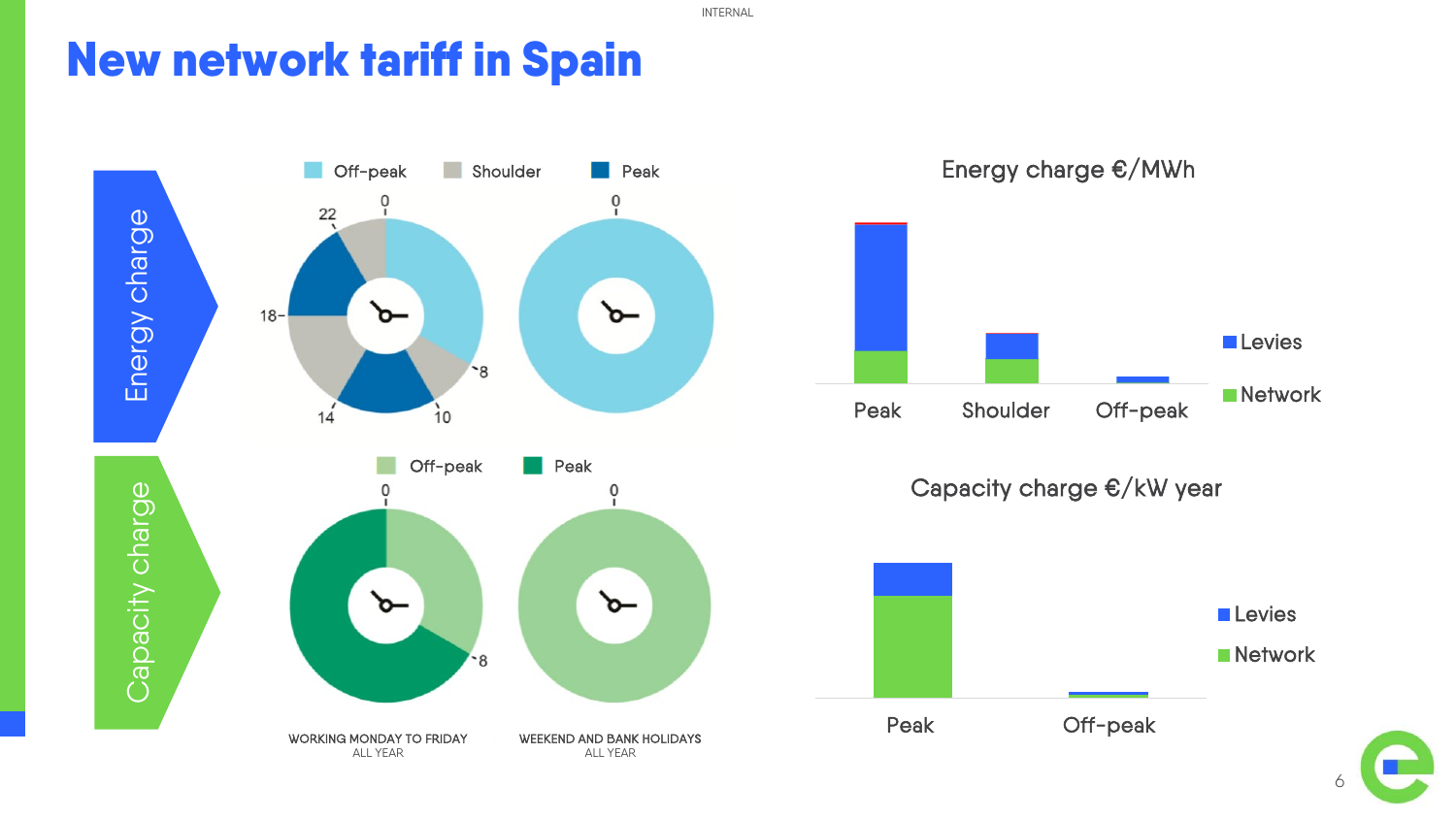### New network tariff in the Spanish daily life Washing machines and dishwashers

| Costs<br>considered:<br>Energy charge of<br>network tariff and<br>levies, capacity<br>payments and |                           |                      |                           |                            |
|----------------------------------------------------------------------------------------------------|---------------------------|----------------------|---------------------------|----------------------------|
| energy cost<br>Costs not<br>considered:                                                            | <b>Annual consumption</b> | 245 kWh/year         | <b>Annual consumption</b> | 254 kWh/year               |
| Capacity charge<br>of network tariff                                                               | Old grid tariff           | 27 $\epsilon$ /year  | Old grid tariff           | 28 $\epsilon$ /year        |
| and levies, and<br>taxes                                                                           | New grid tariff-peak      | 48 $\epsilon$ /year  | New grid tariff-peak      | 50 $\epsilon$ /year        |
|                                                                                                    | New grid tariff-shoulder  | $25 \in \sqrt{year}$ | New grid tariff-shoulder  | $26 \cdot \sqrt{\sqrt{2}}$ |
|                                                                                                    | New grid tariff-off peak  | 16 $\epsilon$ /year  | New grid tariff-off peak  | 17 $\epsilon$ /year        |

Even if consumers maintain their habits, new grid tariffs and levies have low individual economic impact. A positive impact can be caused because of the substantial increase in the number of off-peak hours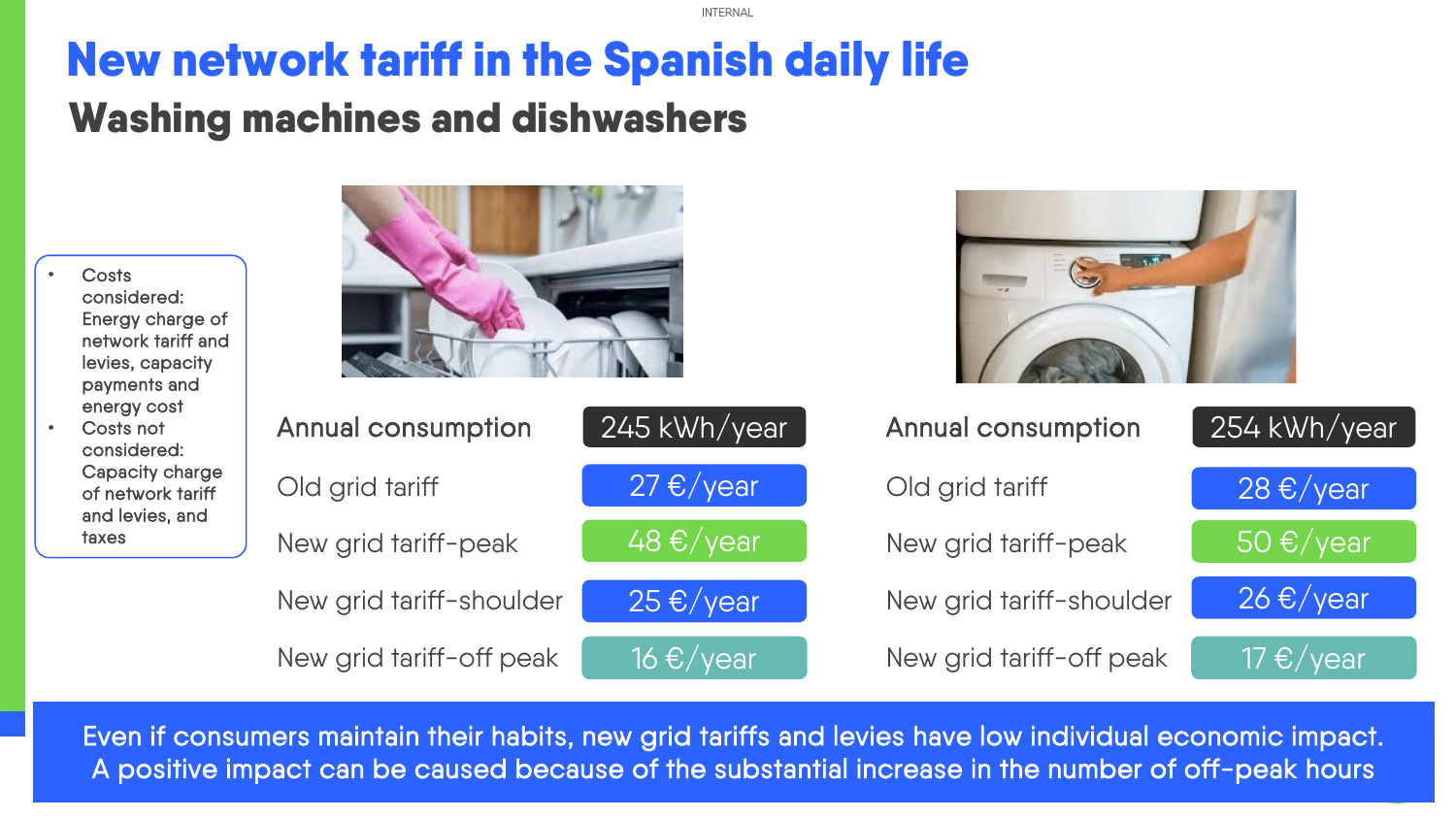### New network tariff in Spain

# BAR MANOLO PRECIOS

#### Café con leche

De 7 a 12 horas 2,00  $1,20$ De 12 a 15 horas 1,80 De 15 a 18 horas 1,00 De 18 en adelante

Caña de cerveza

1,50 De 7 a 11 horas 2,50 De 11 a 16 horas 1,80 De 16 a 20 horas  $3,00$ De 20 en adelante

A mayor demanda, mayor precio



Super Falete & @SuperFalete

He hecho algunos cambios en el dormitorio para aprovechar las nuevas tarifas eléctricas.



21:52 · 31 may. 21 · Twitter for Android

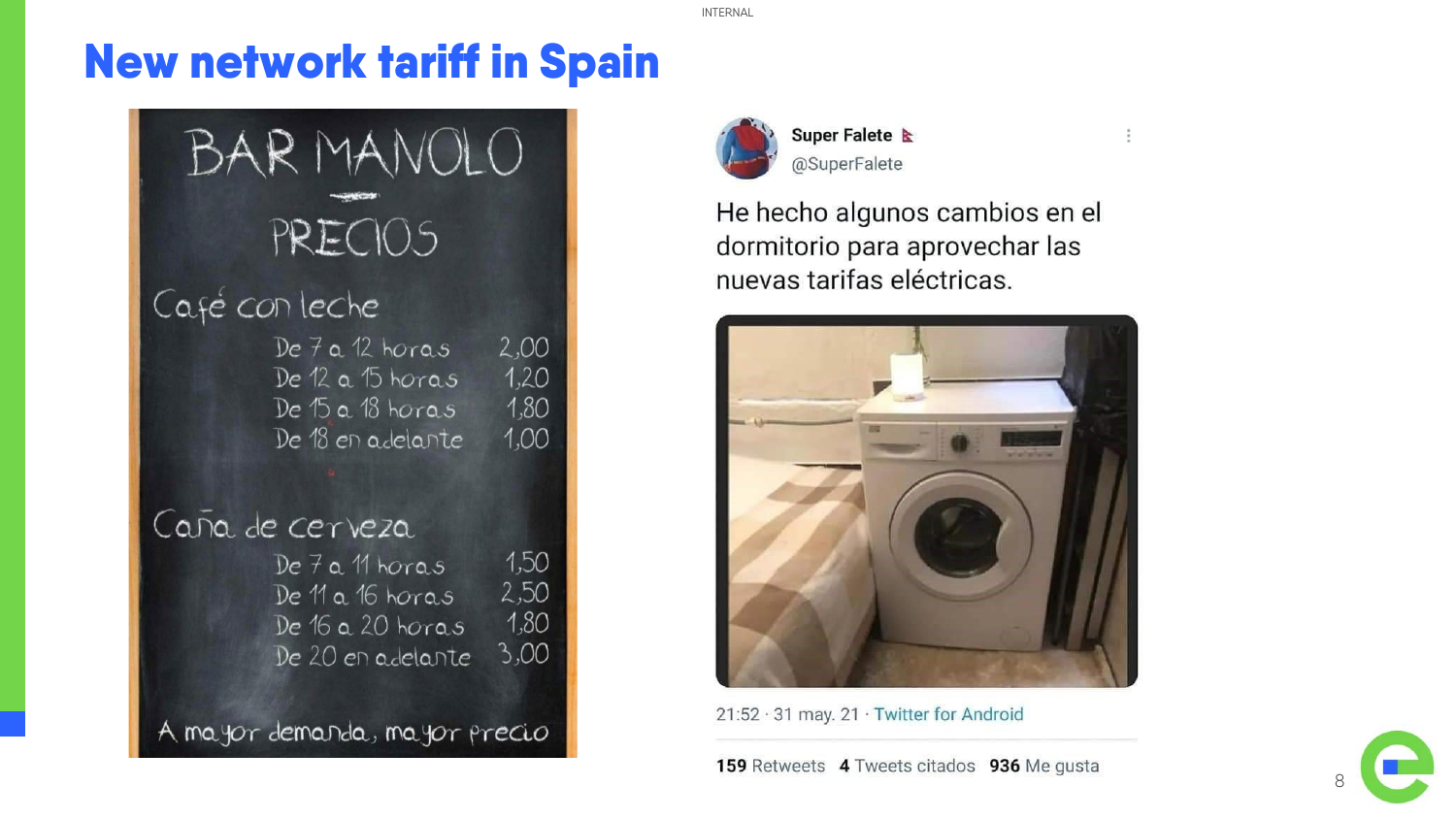### Key messages: out of the scope of network tariffs

- e Impact of taxes and levies. Not directly related to electricity supply, penalise electricity use and create a barrier to electrification.
- Support to customers affected by energy poverty should not be implemented through discounts in network tariffs, but by direct public support to the customers and funded by the state budget, as this is a matter of social policy
- Network tariffs should be sustainable and cost-reflective and not be used as support tools of energy policy to kick-start the development of emerging technologies
	- e If exemptions to those principles are introduced, they should be temporary and be accompanied by a clear phase-out roadmap

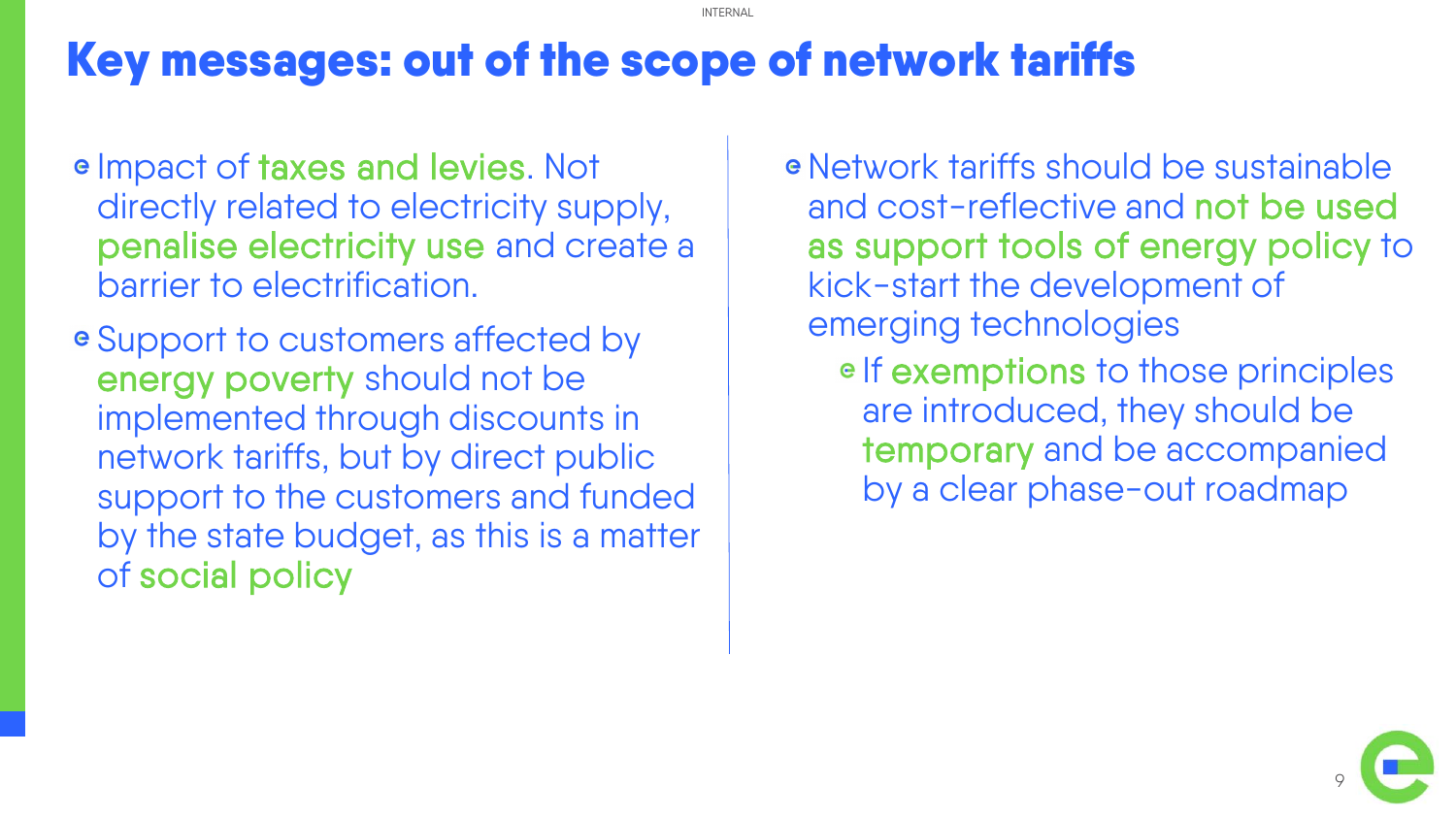## Energy taxes in France

- Until 2015, electricity bills included the «Contribution au service public de l'électricité» (CSPE), which covered RES and cogeneration support costs, subsidy to non-mainland territories, etc.
- **e** In 2016 these costs were integrated in the State budget, divided into two components

|                                                                                     | <b>Costs covered</b>                                                                          |  |
|-------------------------------------------------------------------------------------|-----------------------------------------------------------------------------------------------|--|
| <b>CASTE</b> «compte<br>d'affectation spécial<br>(CAS) «Transition<br>énergétique»» | RES support costs<br>Demand side management<br>$\bullet$ .<br>costs<br>• Deficit compensation |  |
| Programme 345<br>«Service public de<br>l'énergie»                                   | Non-mainland territories<br>Cogeneration<br>Social discounts                                  |  |

### Sharing levies across energy carriers in Spain

**e** Proposal of National Fund for the Sustainability of the Electricity Sector (FNSSE), that will be used to share the cost of historic RES and cogeneration subsidies across electricity, gas and oil consumers



(1) 2MWh de consumo de calefacción; 1MWh de consumo de ACS; 3,0MWh de consumo eléctrico para otros usos; 12.000km/año de co**t/100km** de consumo ;<br>Estimaciones de incremento de coste final de producto petrolífero y reducció Estimaciones de incremento de coste final de producto petrolífero y reducción de precio de electricidad de petrolífero +6,2 c€/l; electricidad17 €/MWh .<br>The: CNMC: IDAE; análisis propio

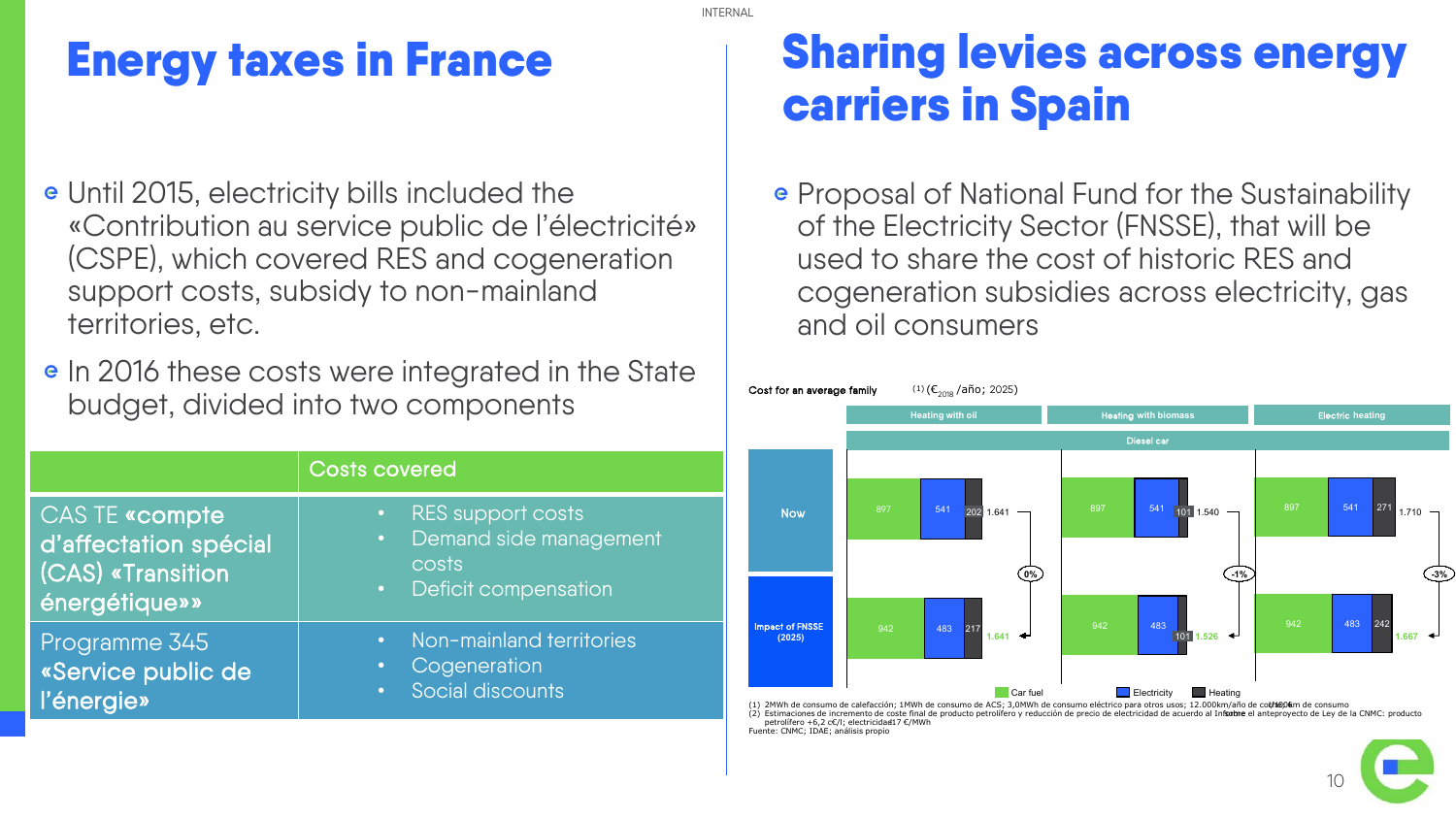### Key messages: focus on specific users of the network

- With a more decentralised electricity system, discussion about the application of network tariffs to generators may arise
	- e Network charges applied to generators may distort wholesale and retail markets
	- Network cost allocation to generators must be assessed together with connection charges and flexibility markets, which are the appropriate mechanisms to give price signals to generators
	- A well-designed network tariff should result in a small fraction of the cost, if any, being charged to generators
- Storage is not developing at the expected pace, possibly because of the current market signals and distortions caused by taxes and network tariffs in some countries
	- Need for a detailed assessment of the costs induced by the different types of storage business models on the grid
	- Network cost allocation to storage must be assessed together with connection charges and flexibility markets
	- Cost-reflectiveness and efficient price signals will incentivise efficient development of storage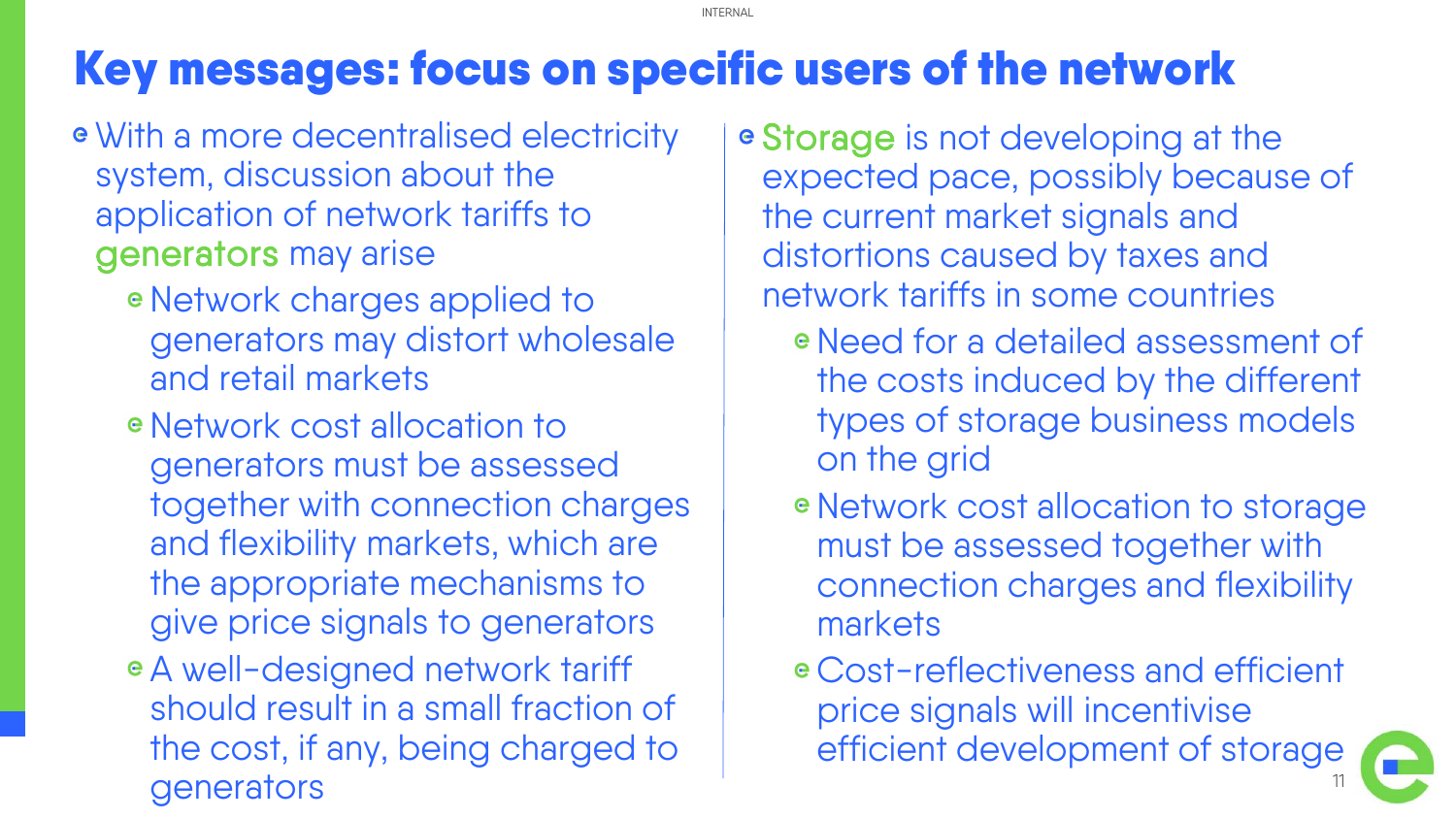# Key messages: focus on specific users of the network

- A ToU network tariff adapts very well to electric vehicle charging at home.
	- e Public chargers still have low utilisation and do not benefit from ToU tariffs, since they are often used in peak hours
	- Some countries have introduced specific network tariffs for public charging points, with higher energy charges and lower capacity charges,
	- As the use of public EV chargers increases, specific network tariffs, if properly designed, will naturally be abandoned
	- Still, any exemptions or specific network tariffs, should be monitored and accompanied by a phase-out plan
- Network tariffs are a relevant cost for electrolysers, so the temptation to support this activity by introducing exemptions in network tariffs will exist
	- Beyond being non cost reflective, these exemptions would be unsustainable
	- Any exemption should be carefully designed and monitored, and should be accompanied by plan for its gradual removal

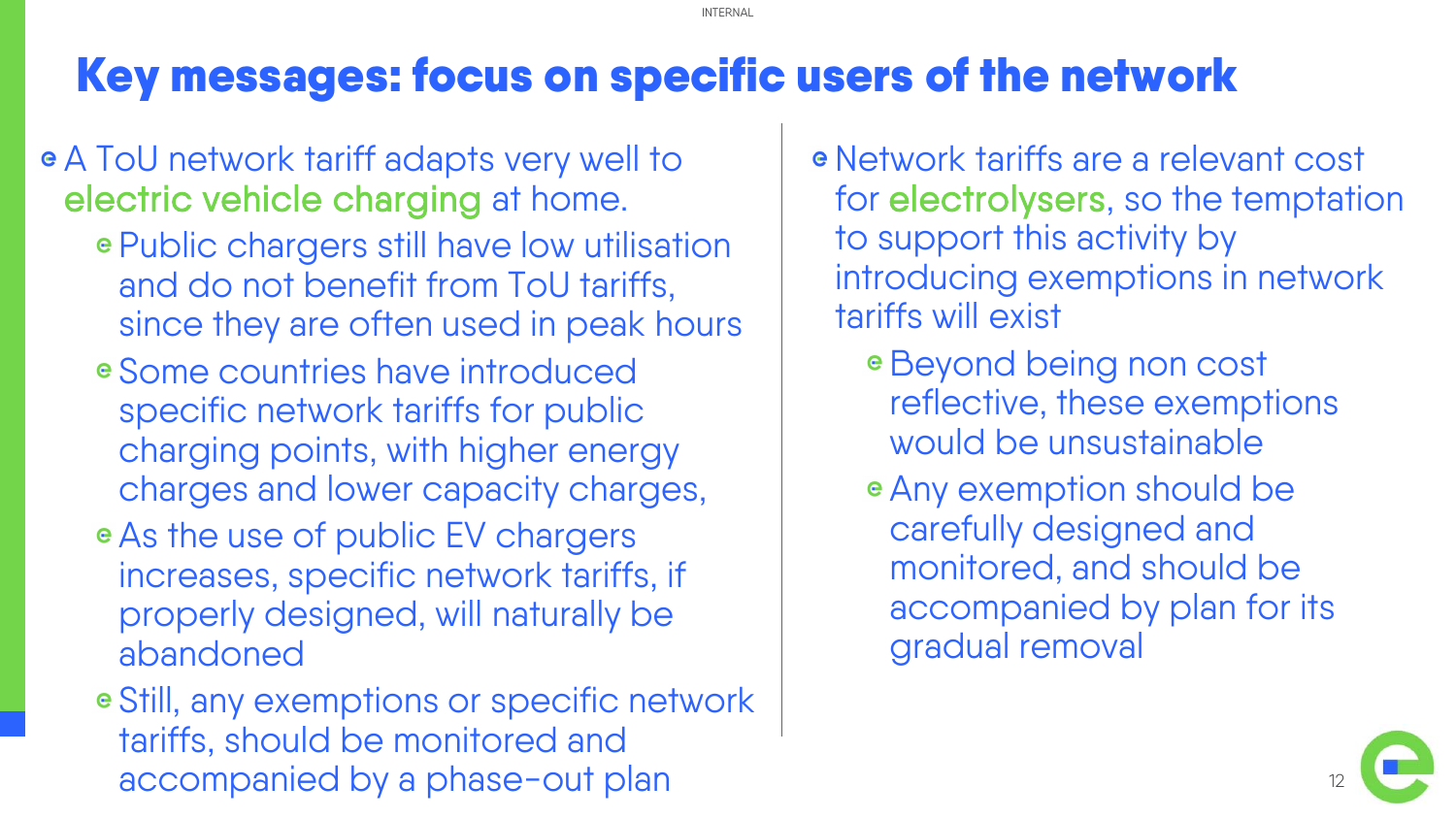### Electric vehicle chargers - Spain

### The new tariffs make private and public charging competitive